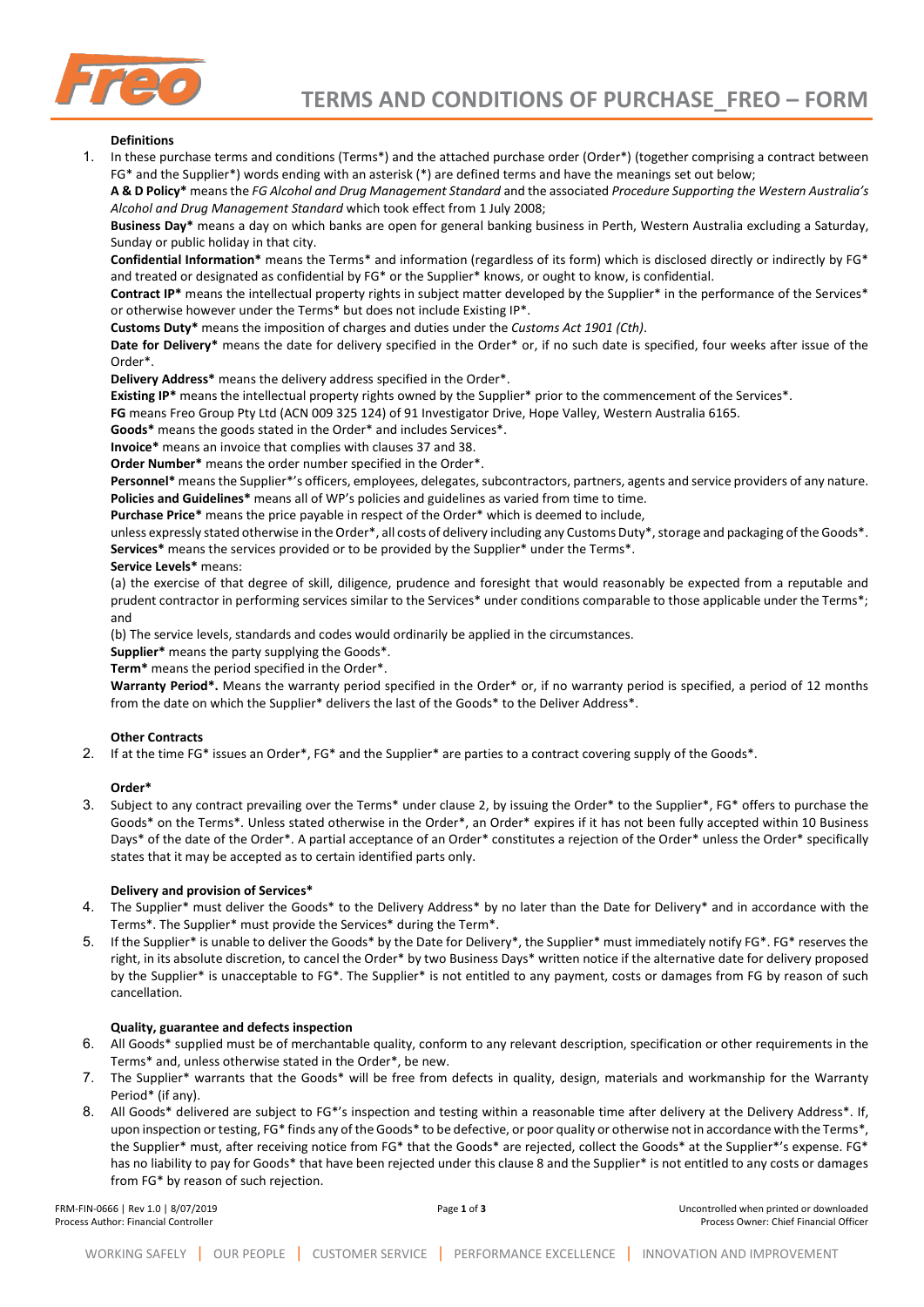

Without limiting FG\*'s rights under clause 8, if FG\* identifies any defect in design, quality, materials or workmanship during the Warranty Period\*, it may give notice of this occurrence to the Supplier\*. On receipt of notice the Supplier\* must on request collect the Goods\* or, if Services\* are concerned, rectify the defect at the Supplier\*'s expense. Any Goods\*s collected under this clause (and not rejected by FG\* under clause 8) must be repaired or replaced as soon as possible at the Supplier\*s cost. Alternatively FG\* may, at its option, retain the Goods\* but withhold from payment an amount reasonably determined by FG\* as compensation for the defect.

### **Warranties as to ownership**

- 10. Except as to Services\* involving software, the Supplier\* represents and warrants that as the Date for Deliver\* it is the legal and beneficial owner of the Goods\* and no person other than the Supplier\* holds or is entitled to hold any interest in the Goods\*. For Services\* involving software, the Supplier represents and warrants that FG\* shall be provided a royalty free license to use the software within its business operations.
- 11. The Supplier\* represents and warrants that as at the Date for Delivery\* there are no encumbrances or liens over the Goods\*.

#### **Risk and insurance**

- 12. The Supplier\* is responsible for all losses or damage to the Goods\* until they are delivered to FG\* at the Delivery Address\* in accordance with the Terms\*
- 13. The Supplier\* must, at its cost, ensure that the Goods\* are insured against all risks to the point of deliver at the Deliver Address\* and, if the Goods\* are rejected or returned by FG\* under clauses 8 or 9 respectively, from the time the Supplier\* collects the Goods\* from FG\*.
- 14. The Supplier\* agrees to INDEMNIFY AND KEEP INDEMNIFIED FG\* against any loss, damage, injury or death to any person (including Third Parties) caused as a result of the act, omission or negligence or otherwise of the Supplier\*, the Supplier's\* employees, servants and agents during the supply of Goods\*

#### **Title**

15. Title to the Goods\* passes from the Supplier\* to FG\* upon delivery in accordance with the Terms\*.

#### **Compliance and reporting**

- 16. The Supplier\* must at its own expense comply with all State, Federal and local laws, regulations or orders applicable to the purchase, manufacture, processing, delivery and pricing of the Goods\* and provision of the Services\*.
- 17. The Supplier\* must provide FG\* with such reasonable assistance as requested by FG\* in order for FG\* to satisfy and comply with any laws applying to FG\* and relating to the Terms\*
- 18. The Supplier\* must comply with any discretion given by FG\* or any of its agents or employees when on FG\*'s site, including when delivering the Goods\* and generally regarding the performance of the Services\*
- 19. From time to time, FG\* may request the Supplier\* to provide a written report setting out in details such information about the Goods\*, or any other obligations of the Supplier\* under the Terms\*, as FG\* may require, and the Supplier\*must provide the report to FG\* within 10 Business Days\* of that request, unless another timeframe is stipulated in FG's request.

## **A & D Policy\***

- 20. The Supplier\* must ensure that its employees and contractors, at all times when on FG\*'s premises or sites, comply with the objectives, terms and obligations of the A & D Policy\*
	- {Note: the A & D Policy\* sets out accepted alcohol and drug Blood Alcohol Concentrations and drug detection levels, and includes a compulsory alcohol and drug testing regime}
- 21. FG\* may refuse entry to, or remove from, any of its premises or sites any employee or contractor
- of the Supplier\* that does not comply with the objectives, terms and obligations of the A & D Policy\*, and the Supplier\* will not be entitled to an extension of time to the Date of Delivery\* or any other compensation with respect to any delay caused.

### **Specific terms in relation to Services\***

- 22. The Supplier\* must provide the Services\* in accordance with the Service Levels\*.
- 23. The Supplier\* warrants that it and any Personnel\* engaged to perform the Services\* are competent and have all the necessary skills, training and qualifications to carry out the Services\* in accordance with the Terms\*
- 24. The Supplier\* has sole responsibility for providing all resources and equipment necessary to perform the Services\*, whether they are carried out at FG\*'s premises elsewhere.
- 25. The Supplier\* must keep clean and tidy all locations on which the Services\* are performed.
- 26. The Supplier\* must, within 12 hours of it occurrence, report to FG\* all incidents, injuries or damage to property or the environment and take all reasonable steps to rectify the incident, injury or damage.

# **Insurance**

- 27. The Supplier\* must for the Term\* (at its own cost) effect the following insurance policies and any further policies listed in the Order\*, and for the higher of the cover amounts stated below and any cover amount stated in the Order\*, from one or more insurers.
	- (a) Employee Insurance: Insurance against any claim in respect of any personal injury to or death of any person employed or engaged by the Supplier\* which arises out of, or is caused or contributed to by, the performance or non-performance of the Services\* by